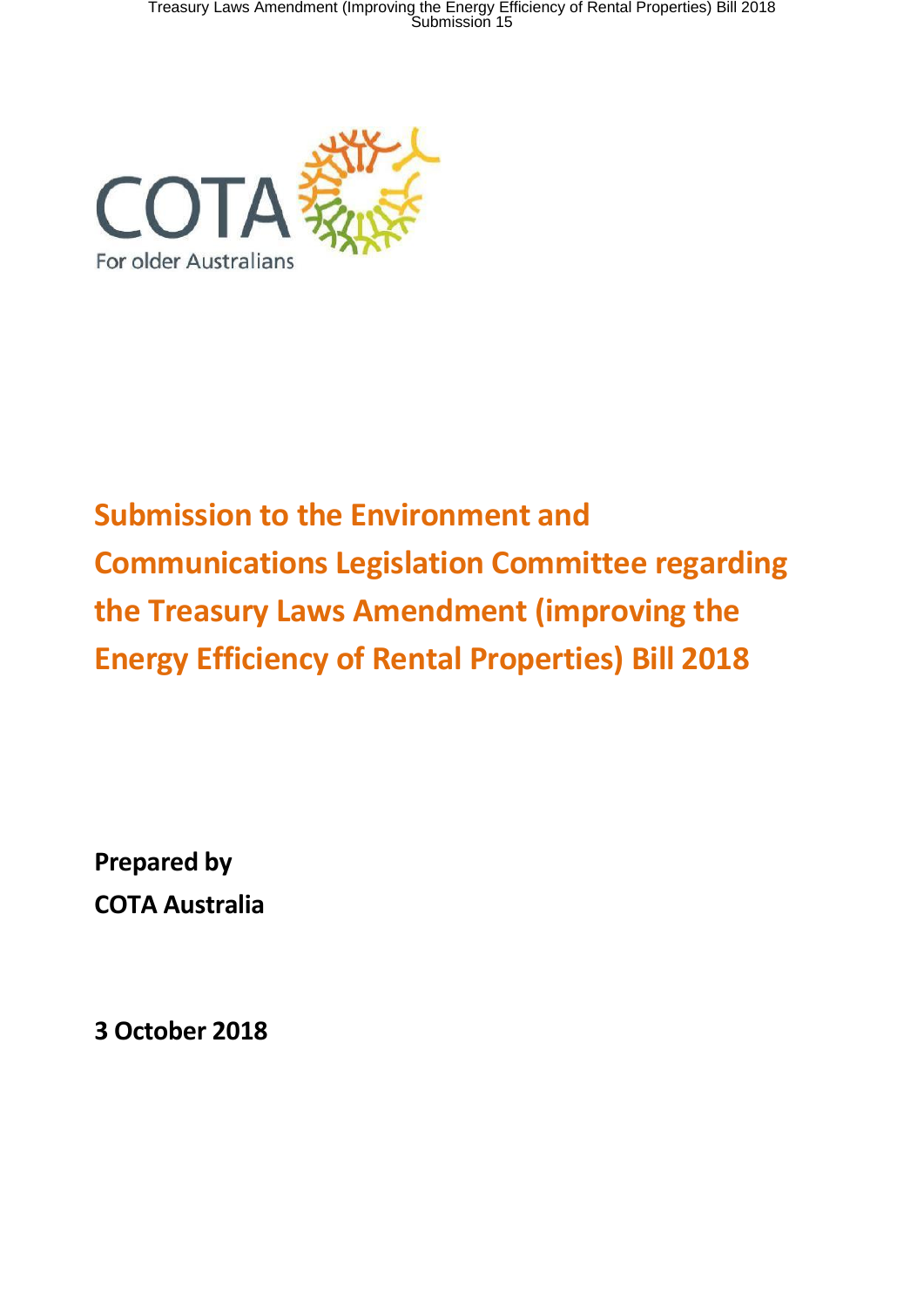## COTA Australia

COTA Australia is the national consumer peak body for older Australians. Its members are the State and Territory COTAs (Councils on the Ageing) in each of the eight States and Territories of Australia. The State and Territory COTAs have around 30,000 individual members and more than 1,000 seniors' organisation members, which jointly represent over 500,000 older Australians.

COTA Australia's focus is on national policy issues from the perspective of older people as citizens and consumers and we seek to promote, improve and protect the circumstances and wellbeing of older people in Australia. Information about, and the views of, our constituents and members are gathered through a wide variety of consultative and engagement mechanisms and processes.

**Authorised by:** Ian Yates AM

Chief Executive

**Prepared by:** Ian Laidlaw Policy Manager

#### **COTA Australia**

Suite 9, 16 National Circuit Barton ACT 2600 02 61549740

www.cota.org.au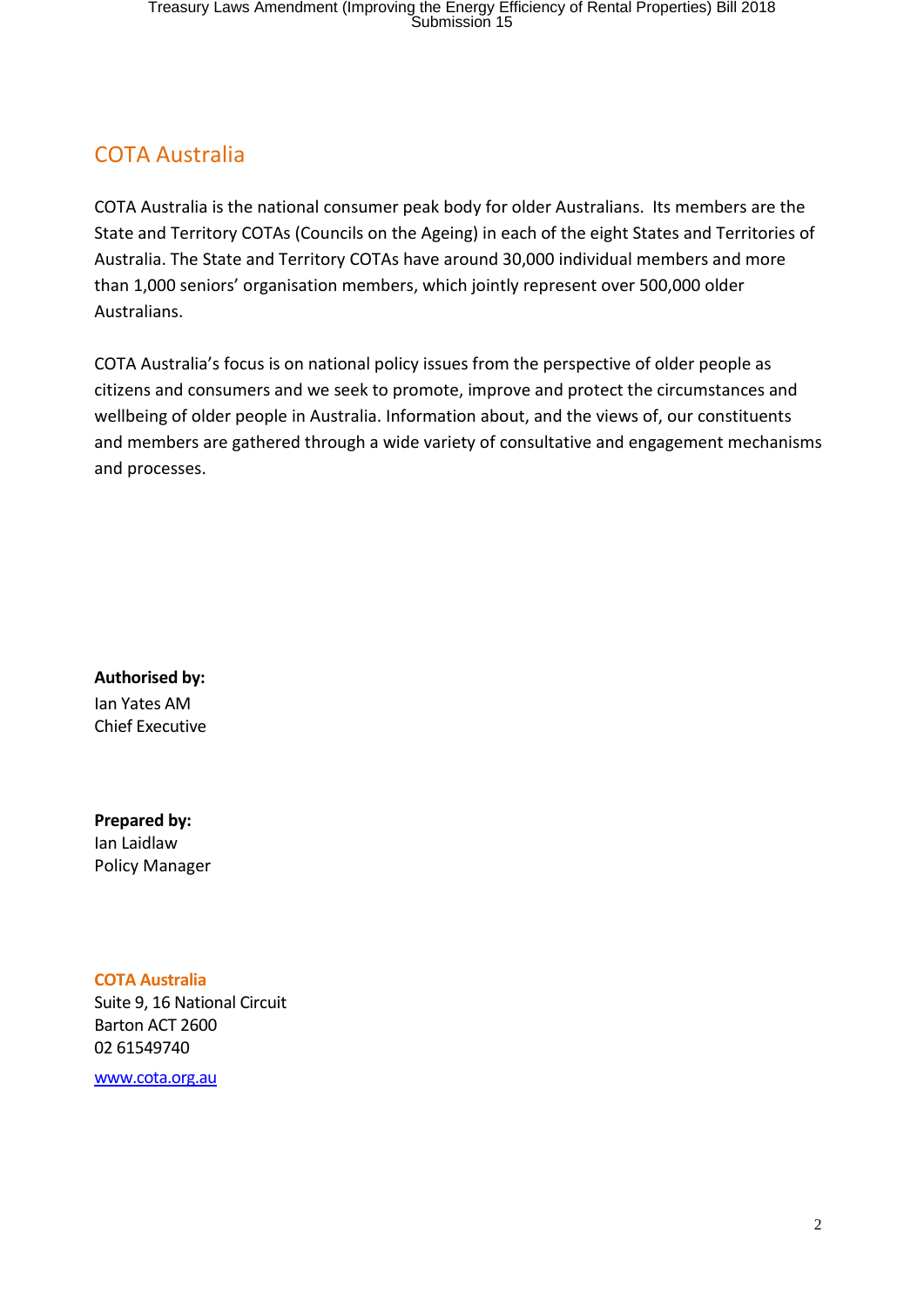# Treasury Laws Amendment (Improving the Energy Efficiency of Rental Properties) Bill 2018<br>Submission 15

### Response

COTA Australia regards the Treasury Laws Amendment (Improving the Energy Efficiency of Rental Properties) Bill 2018 as a worthwhile measure to assist people renting their home to reduce energy consumption, and to help keep their home warm in the winter and cool in the summer, by providing incentives to owners of rental properties to upgrade and improve the energy efficiency of these properties.

While energy efficiency, and safe and comfortable climate at home, is of significant importance for people of all ages, it can be of particular importance for older people, due to issues such as illness, limited mobility to move and keep warm or to visit a better climate controlled environment in their local area, and financial stress from often rising energy costs and general cost of living expenses.

Cost of living pressures are particularly difficult for older people who are renting their home. It is estimated that just over 44 per cent of low income households in Australia were spending more than 30 percent of their gross income on housing costs in 2015-16<sup>1</sup>, and that older people represented a significant proportion of the Australian population (15.7% in 2016<sup>2</sup>).

A major challenge for many older people who are renting their home is being able to afford increasing costs for essentials such as electricity, gas, food, rent, medical and dental expenses. Moreover, economizing too far on these essentials can lead to increased health issues, social isolation and sometimes homelessness. COTA therefore welcomes this proposed amendment to the Treasury Laws to contribute to improved energy efficiency for rental properties, as it has the potential to support older people who are renting their home to reduce energy consumption and costs and improve the quality of their home climate.

COTA recommends a change to the rent threshold, which form part of the requirements for tax offset entitlement, from the proposed \$300 per week or less, to a rent threshold of \$400 per week or less. This is because there are limited properties for rent for \$300 or less per week in the capital cities, and some regional cities. We understand that the \$300 per week has been proposed as it is a rent that was approximately 30% below median market value rent in 2016, and that this may be an approach to measure low economic resource households. However, COTA suggests that many older people on low incomes may need to pay more than \$300 per week in rent for their home, particularly in capital cities; and that rents frequently increase annually.

COTA suggests the removal of the Amendment's exclusion of entitlement for a property owner to claim a tax offset for installation or replacement of appliances installed in the first year of the property. It is argued in the Amendment's explanatory notes that the intention of this exclusion is to avoid the consequence that a more energy efficient appliance is installed in a building where performance remains weak, which would result in limited benefit to the person renting the property. COTA's view is that the installation of a more efficient stove, heater or airconditioner may well provide worthwhile benefits to the person renting their home,